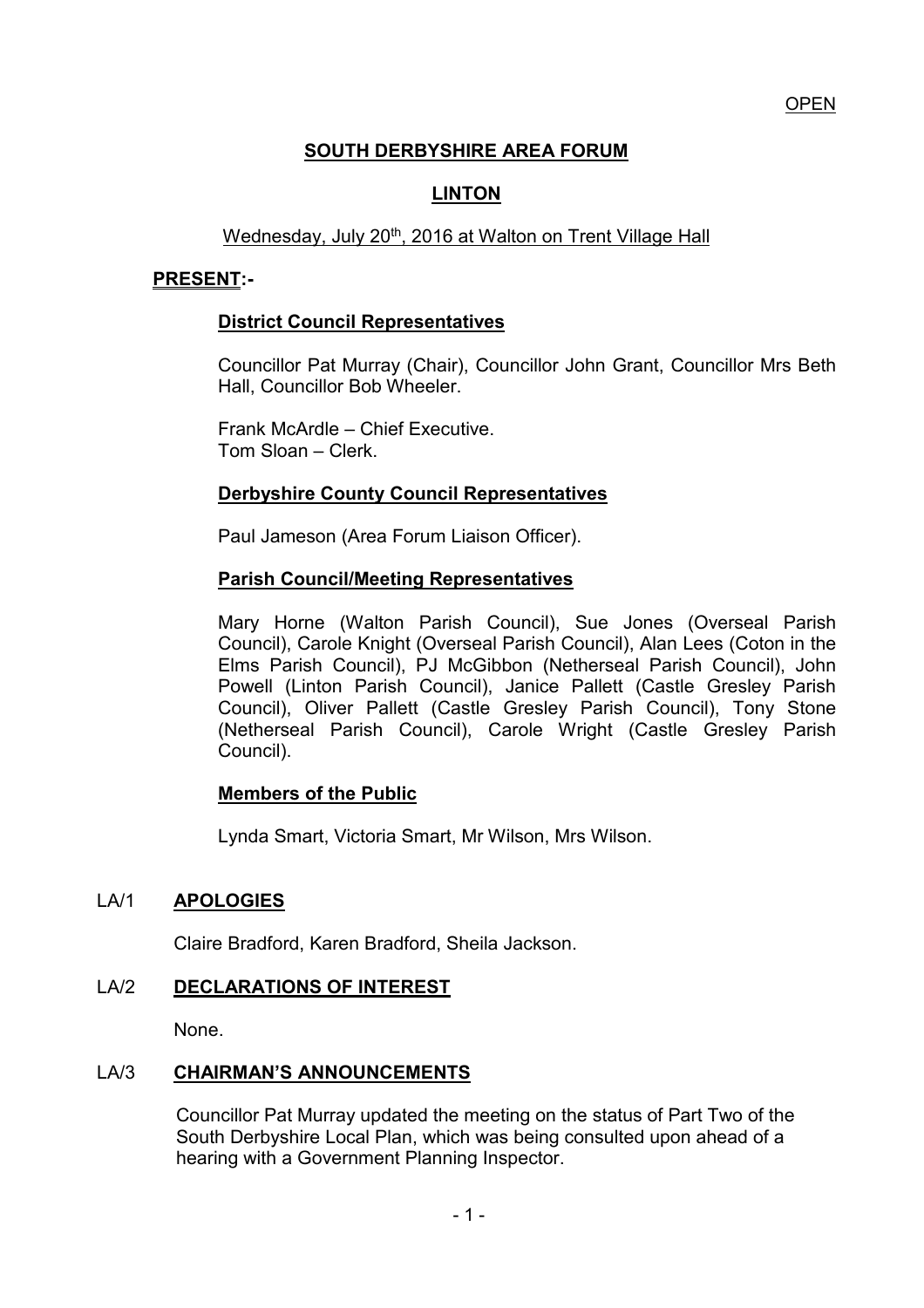The minutes were agreed as a true record.

## LA/5 **REPORT BACK ON ISSUES RAISED AT THE LAST MEETING**

#### **Derbyshire County Council issues**

#### **Sunken manhole covers**

The area affected had been repaired by DCC.

## **South Derbyshire District Council issues**

## **Empty house in Stanley Close, Netherseal**

A resident asked if there was anything further SDDC could add to what was contained in the report back, which stated that SDDC's Private Sector Housing Team was working towards a solution with all parties entangled in probate. The resident said the property was a blight on the area and wanted assurances SDDC was doing everything in its power to end the situation. Frank McArdle (SDDC Chief Executive) replied that there was nothing to add and that Environmental Health Manager Matt Holford was a dedicated officer who would not let the issue go.

**ACTION: Matt Holford to update the next Area Forum on the situation in Stanley Close, Netherseal** 

## LA/6 **PUBLIC QUESTIONS ON ISSUES RAISED BY RESIDENTS**

 A member of the public raised the issue of a lack of 7.5 tonne signage entering Walton from the county border with Staffordshire. Paul Jameson (DCC Area Forum Liaison Officer) said he was aware of a potential issue in Staffordshire. There should have been one sign on the Staffordshire side of the rail bridge (in Station Lane) and there was an obligation to place a sign at the start of an area weight restriction. DCC's weight restriction team was following up on the issue. Mr Jameson asked for photographs of the offending vehicles and for any vehicles flouting the weight limit to be reported to DCC.

 A resident asked who owned the footpath from Walton to Catton along the river bank.

## **ACTION: Paul Jameson to report back on whether it is a designated public footpath**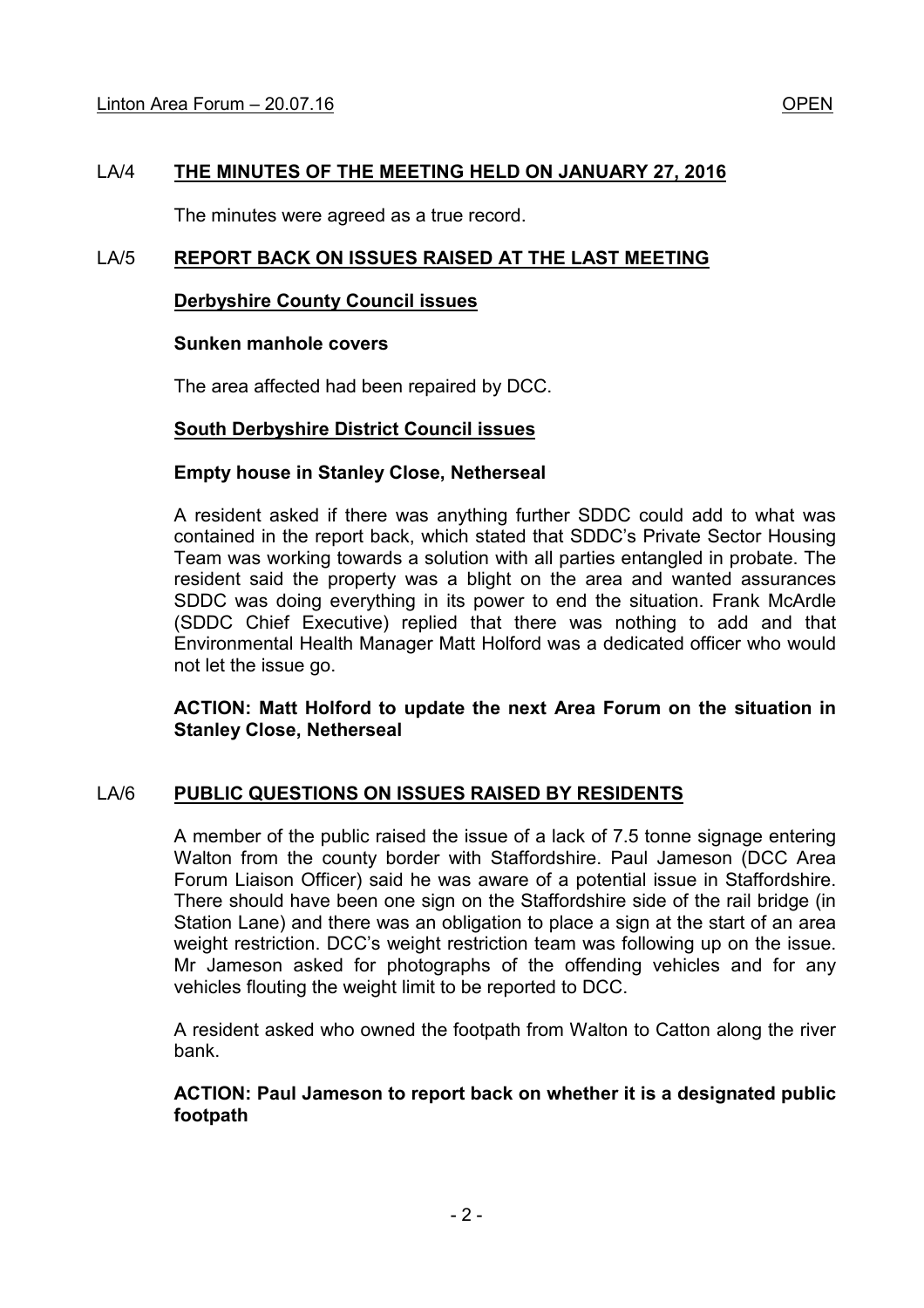A member of the public reported that signage at Rosliston Road South near Stapenhill had been removed when a development started on the Staffordshire side of the border. A temporary give way sign was still in place.

 Councillor Mrs Beth Hall thanked DCC for improving the "appalling" state of the roads in the Seales. However, there were still many minor roads badly affected by potholes. Roads were in a poor state outside Netherseal Post Office, in Main Street, and at Burton Road, Coton in the Elms, near the junction of Elmslea Avenue. DCC had previously sent an inspector around the county to review the roads – was that still the case? Mr Jameson confirmed it was. Councillor Mrs Hall also asked where the cats eyes from the A444 had gone. Mr Jameson replied that they were removed for surface dressing and would be replaced in due course.

 A resident asked whether a county council was liable for damage to a vehicle caused by a pothole which had been reported but not repaired within 48 hours. Mr Jameson replied that each case would be dealt with on its merits. There was an audit trail of complaints, but the timescale of repair depended on the class of the road involved.

 A member of the public complained about loose stone chippings left on pavements along the A444, weeks after surface dressing had taken place. They asked whether DCC would clear the debris. Mr Jameson replied that it was not a clean process and it relied on vehicles bedding the chippings into the road. After 24 hours and then after seven days, a sweeper attended the scene to collect any loose chippings.

 A resident reported 10mph signs left lying on the Green in Coton in the Elms. Mr Jameson replied that they would be collected.

 An Overseal resident complained about the level of provocation from an applicant for planning permission in Burton Road, with works allegedly started without permission. Mr McArdle replied that he was unable to comment on a live planning application. He suggested the resident contact an enforcement officer at SDDC.

 A member of the public asked if there had been any progress with the Walton bypass and new river crossing. Councillor Bob Wheeler said he had been told in January that work would start in April. SDDC was keen for the project to proceed and there was a limit to what could be built at Drakelow until the Walton bypass was completed. Mr McArdle said that there was absolutely nothing more his local members or officers could have done regarding the Walton bypass. The project was now in the hands of other bodies and there was nothing more SDDC could do except face the public, meeting after meeting, and answer the same questions in the same way. Councillor Wheeler added that DCC was of a different opinion to Drakelow Developments in terms of the paperwork being completed for the bypass.